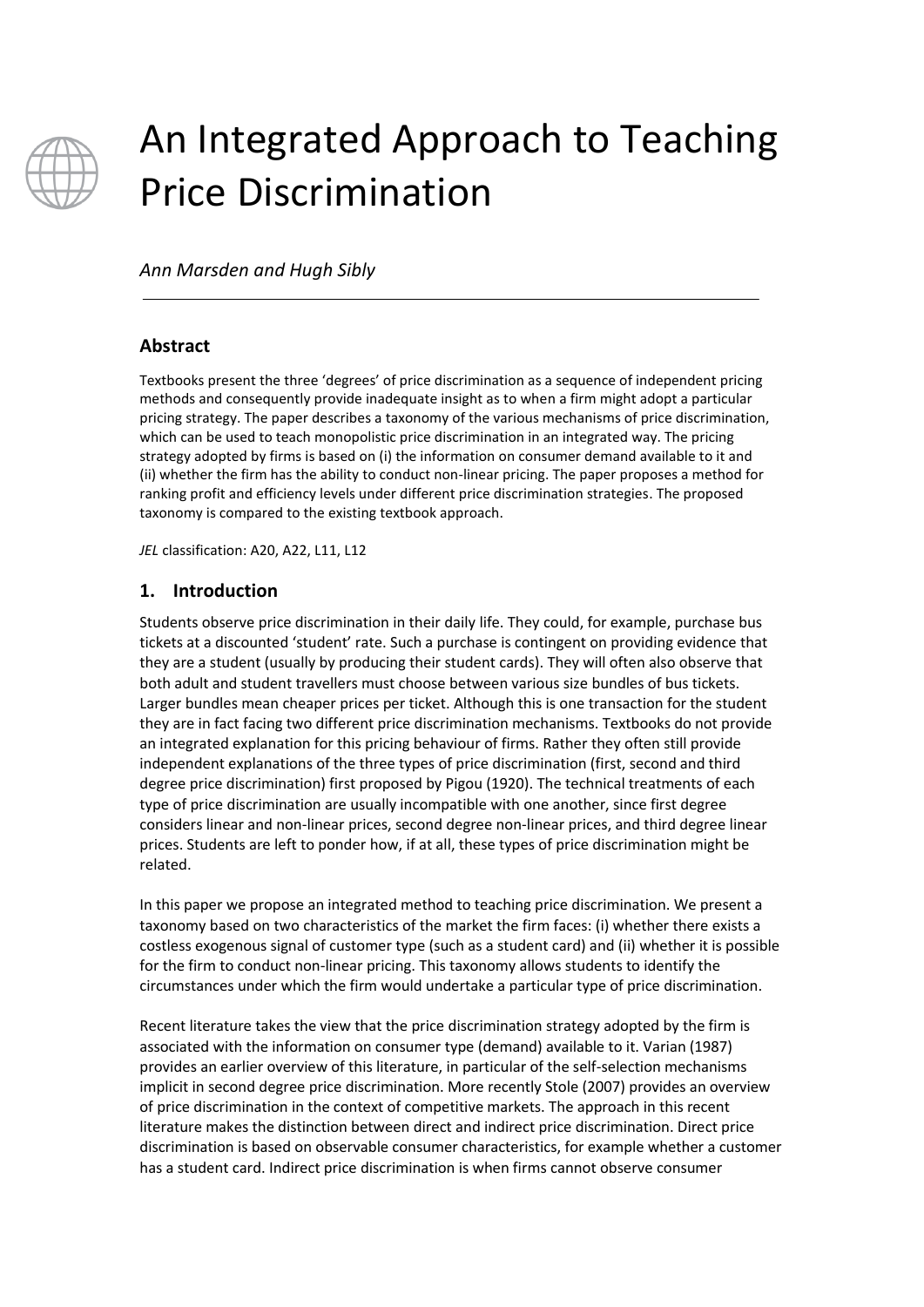characteristics and so must use some pricing strategies to identify the customer type. This corresponds to the bus company offering students various bundle sizes to choose from.

The second market characteristic in our taxonomy relates to the ability of the firm to use nonlinear pricing. There may be a variety of reasons why firms use linear pricing (e.g. government regulation, high cost of bundling), but the easiest one to motivate students in a classroom is that the goods can be resold by customers. In this paper we draw the distinction between markets in which intra-type arbitrage is possible or those in which it is not possible (e.g. whether students can costlessly re-sell a bus ticket they bought to another student). The firm utilises linear pricing in the former case and non-linear pricing in the latter.

There are a number of papers related to the teaching of price discrimination. Carroll and Coates (1999) explore the teaching of price discrimination and consider the efficiency and profit gains under first, second and third degree price discrimination. They note that assessing whether a two-part tariff enables the firm to capture more consumer surplus than if it used third degree price discrimination is not generally determinable. A student considering the two types of price discrimination would therefore be unable to link the two conceptually from the analysis. Using the approach proposed in this paper enables the student to consider second and third degree price discrimination as part of a conceptually unified approach to price discrimination. In the comment and addendum to the Carroll and Coates (1999) paper Jeitschko (2001) has concerns about what is (or should) be taken away from the classroom after a discussion of price discrimination, especially regarding implications of price discrimination on economic efficiency. The approach we take allows the efficiency implications to be assessed for a particular price discrimination strategy. This means that efficiency can be compared across strategies.

Gotlibovski and Kahana (2009) note that the typical intermediate microeconomics textbook discusses only first and third degree price discrimination, because the presentation of second degree price discrimination requires the use of a more sophisticated mathematical technique. They note that Varian (2006) uses a simple diagram to explain second degree price discrimination. Gotlibovski and Kahana (2009) build on this diagram to explain differences between price quantity packages and two-part pricing. This paper uses a similar approach in proposing an information based analysis of direct and indirect price discrimination.

Our paper proceeds as follows. First we consider the existing textbook approach and how our approach differs from this approach. Then, we outline our assumptions regarding consumer demand. We then consider markets in which intra-type arbitrage is not possible, going on to identify the optimal non-linear pricing strategy given the market's information structure. Then the profitability and efficiency of each pricing strategy is ranked. This ranking is related to the information structure. We consider markets in which intra-type arbitrage is possible and consequently linear pricing must be used by firms. We relate the market outcome under linear pricing to that under non-linear pricing. Finally we bring together the analysis of the previous sections to present an integrated approach to teaching price discrimination, before concluding the paper.

# **2. Existing textbook approaches**

A survey of five principles of microeconomics texts, Hubbard *et al.* (2009), McTaggart *et al.*  (2010), Perloff (2009), Swann and McEachern (2003) and Taylor and Frost (2006), demonstrates that existing textbooks each use a mix of linear and non-linear pricing to demonstrate the three types of price discrimination with, in most cases, no attempt to link the different types of price discrimination. In the bus ticket example, the textbook explanation for the student discount is presented separately from the quantity discount for the bundle of tickets. The former is an example of third degree price discrimination and the latter an example of second degree price discrimination. Separating the analysis in texts offers little opportunity for the student to see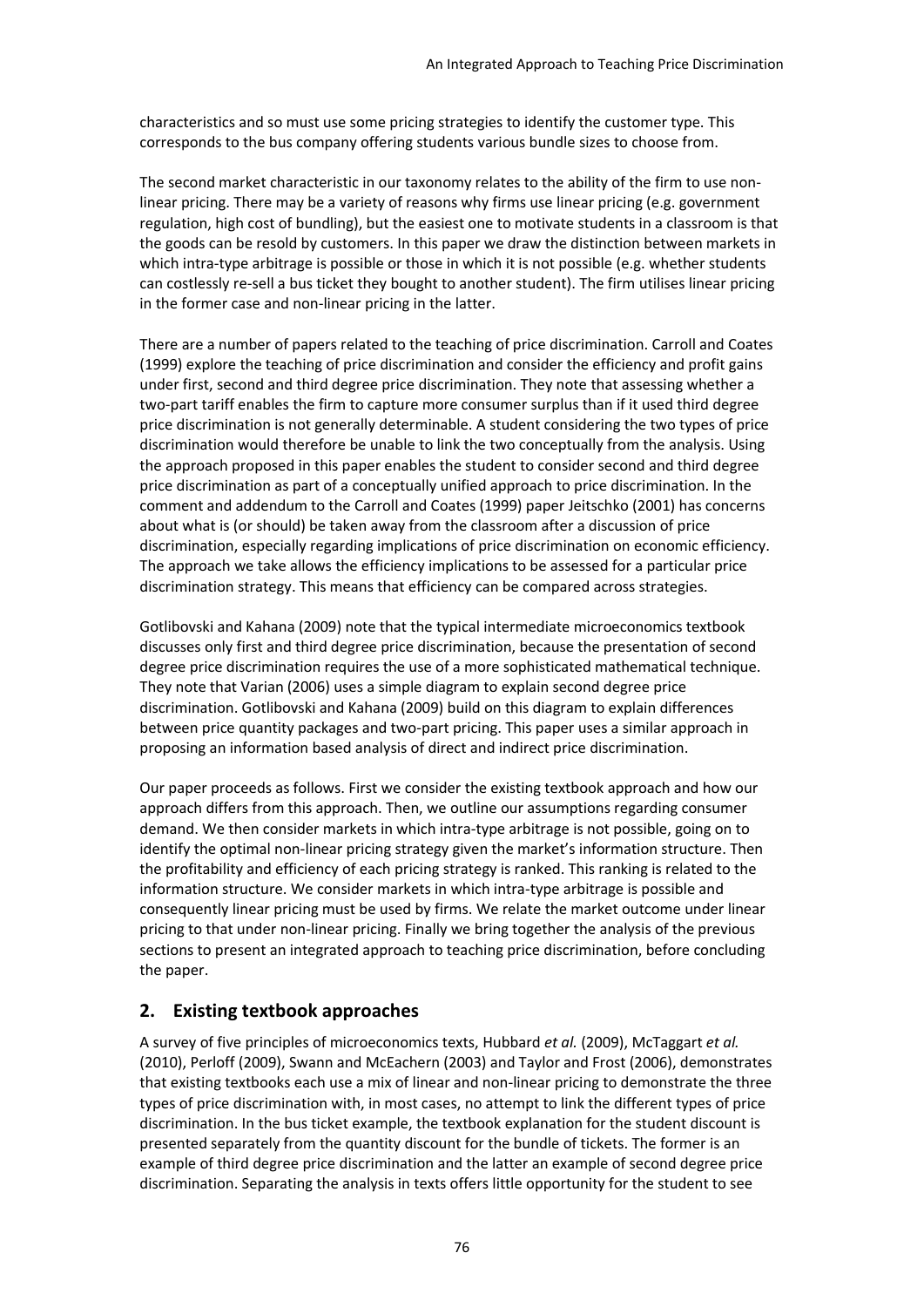these strategies as linked. The existing textbook treatments consequently provide little insight as to when a firm might adopt third degree price discrimination as opposed to second degree price discrimination or when a firm might use a mix of both types of price discrimination. Observation of firms indicates that in many cases they do not use either third or second degree price discrimination but approach their pricing using a mix of the two types of price discrimination. This is the case for the bus company discussed above. Similarly cinemas offer both student discounts and discounts for quantity. Accommodation providers offer both corporate and leisure rates, as well as discounts for extended stays. The framework we propose using non-linear pricing strategies readily models this behaviour.

In the textbooks, first degree price discrimination may be discussed in terms of customers buying either one unit or more than one unit. Where customers buy only one unit first degree price discrimination is presented using a linear market demand curve with each buyer having a different marginal benefit along the demand curve. The firm maximises profit (and incidentally social surplus) by charging each customer a price which exactly matches the marginal benefit of that customer. Where customers purchase more than one unit, first degree price discrimination is presented using non-linear pricing. It is common to see an analysis involving two consumers whose demand curves for the good differ. The firm maximises profit (and also social surplus again) by charging a tariff to each customer type equal to total benefit for the efficient quantity for that customer type (which occurs where the type's marginal benefit equals marginal cost). We use non-linear pricing to show that first degree price discrimination is a form of direct price discrimination where the firm has full information about each of its customers' characteristics.

In the textbooks third degree price discrimination is usually discussed in the context of linear pricing using the traditional Pigouvian approach. Textbooks generally consider two groups of customers whose market demand curves have different elasticities at all price levels. The firm is able to identify the group using a signal which provides information about the characteristics of that group. The firm sets the price to each group at the point where the marginal revenue of the group is equal to marginal cost. Pricing is linear since the firm sets a uniform price for each group. Customers may purchase only one unit or more than one unit but pay the same price per unit irrespective of the amount they purchase. The textbook treatment assumes that the firm sets a linear price because they have insufficient information to further separate customers within the groups. This issue is explored further later. We show that third degree price discrimination is a form of direct price discrimination where firms have some information about customer characteristics of groups and can be approached using non-linear pricing. We then incorporate the traditional Pigouvian textbook approach into our analysis.

The modern textbook treatment of second-degree price discrimination as shown in Tirole (1988) and Carlton and Perloff (2004) differs from that identified by Pigou (1920). There is some confusion regarding Pigou's original definition of second-degree price discrimination. Many recent writers include self-selection via non-linear pricing as a form of second degree price discrimination. Stole (2007) notes that Pigou (1920) did not consider second degree price discrimination as a selection mechanism, but rather thought of it as an approximation of first degree using a step function below the consumer's demand curve. As such, Pigou regarded both first and second degree price discrimination as 'scarcely ever practicable' and 'of academic interest only'.

The modern treatment of second degree price discrimination, beginning with Spence (1977) and Maskin and Riley (1984), utilises modern advances in information economics to explicitly model the information asymmetry between a firm and its customers. Whereas first or third degree price discrimination is used when observable customer characteristics are common knowledge, second degree price discrimination is used when the customer characteristics are private information (known only to the customer him or herself). Non-linear pricing schedules can then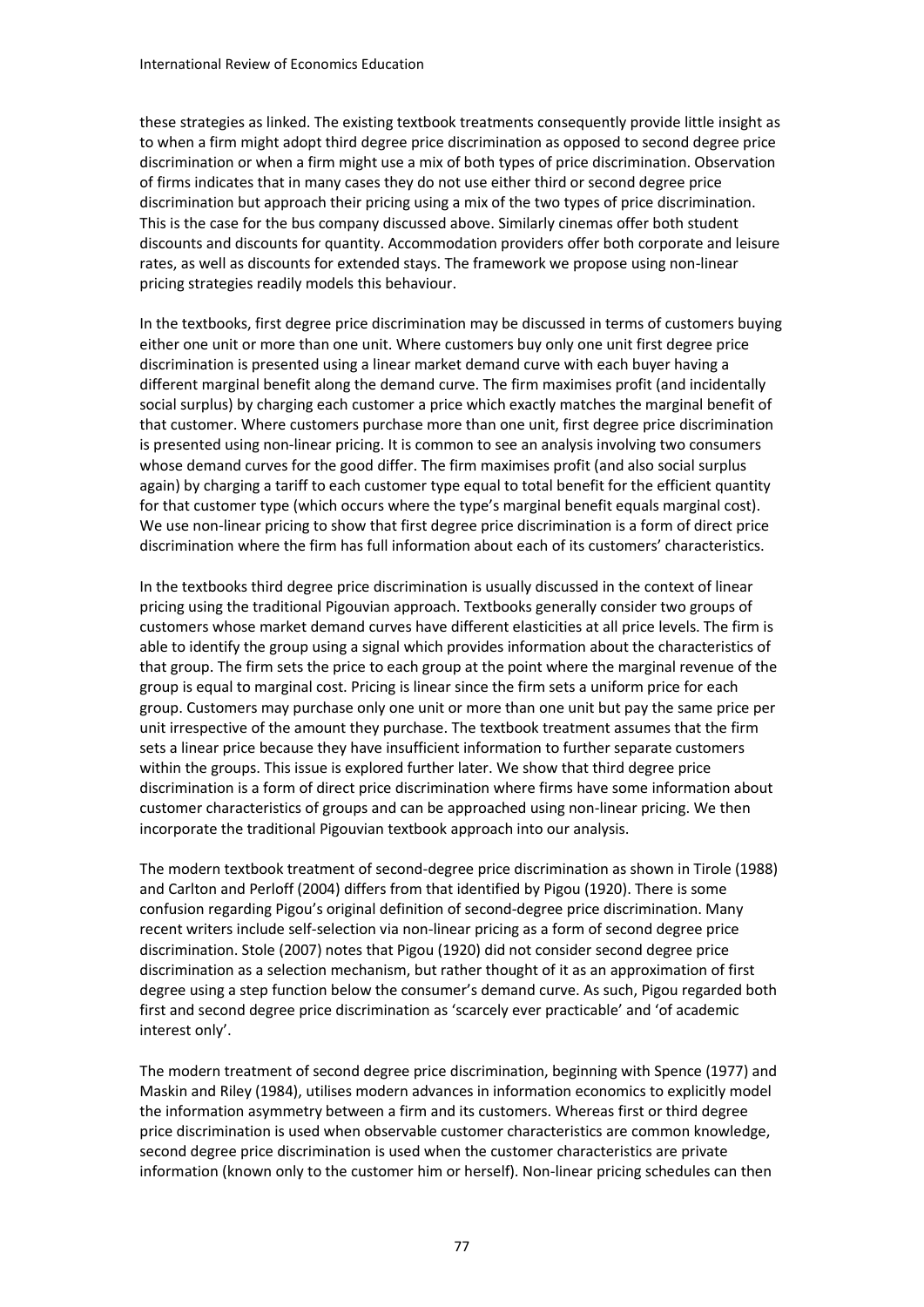be used to provide customers with an incentive to self-identify. The modern textbook treatment usually follows this approach and we also use the same approach in this paper. These treatments generally consider two customer types, one of whose demand curve lies uniformly above the other. Non-linear prices are used to provide an incentive for customers to reveal their types. Examples of such non-linear pricing are abundant, so Pigou was incorrect in asserting that second-degree price discrimination is 'of academic interest only'. The student only has to observe prices per unit in the supermarket to see examples of non-linear prices. Many supermarket items are sold in different sized packages with the price per unit falling as the packet size increases. Similarly many coffee shops offer a free coffee after the buyer has purchased a minimum number of cups of coffee thus offering a lower price per unit for the purchaser of larger quantities. The bus ticket discount for purchases of larger quantities is also an example of second degree price discrimination.

Teaching and learning the three types of price discrimination using the mix of linear and nonlinear pricing methods proposed in the (inconsistent) Pigouvian taxonomy can be confusing. Textbooks do not generally link the linear and non-linear analytical approaches and may in fact avoid using the non-linear analysis of second degree price discrimination as noted by Gotlibovski and Kahana (2009) because of the mathematical difficulty. In contrast, by using an approach that systematically modifies the information available to the firm regarding the distribution of customer demands, and using linear and non-linear pricing in a systematic way, the optimal (discriminatory) pricing strategy available to firms can be identified. Thus the incentives for price discrimination are clearly identified in an integrated manner that allows students to view the firm's profit level as a function of the optimal mix of direct and indirect price discrimination strategies. Using this approach also allows the (Pigovian) third degree price discrimination linear analysis to be examined in the context of non-linear pricing. In fact we show that a firm has an incentive to use non-linear pricing rather than linear pricing where possible.

# **3. Customer demand**

We start with the assumption that the firm, which is a monopoly, is aware of the distribution of customers' demand curves (and thus can calculate market demand), but it may not be able to costlessly associate a demand curve with a particular customer. It is also useful to restrict consideration to those cases in which demand curves of different customer types do not cross. This provides an unambiguous ranking of customers in terms of their willingness to pay, thus particular customer types can be identified as having a higher or lower demand than other customer types. This condition is known variously as 'uniform ordering', the 'sorting condition' the 'single crossing condition' or the 'Spence-Mirlees' condition' (Spence, 1977). The same demand curves can then be used throughout the analysis of direct and indirect price discrimination thereby providing students with a framework that is analytically self-contained.

We further restrict attention to the case in which there are three customer types. Discussions of price discrimination in the textbooks often consider only two customer types. However, to consider the examples of price discrimination discussed in the introduction, and to develop a conceptually encompassing information-based taxonomy, requires a minimum of three customer types. This approach is in the tradition set out in Goldman *et al.* (1984) and used by Dolan and Simon (1996). The analysis could be extended to more customer types but this yields little additional economic insight. Thus for ease of presentation we restrict consideration to three customer types.

Figure 1 illustrates the condition for three types of customers: Customers H (high demand), M (medium demand) and L (low demand). We will use the same demand curves throughout the analysis in the following sections. Note that under this condition type H customer's demand curve lies above type M customer's demand curve, which itself lies above type L customer's demand curve. Thus for any level of output,  $q_0$ , as shown in Figure 1, the marginal valuation of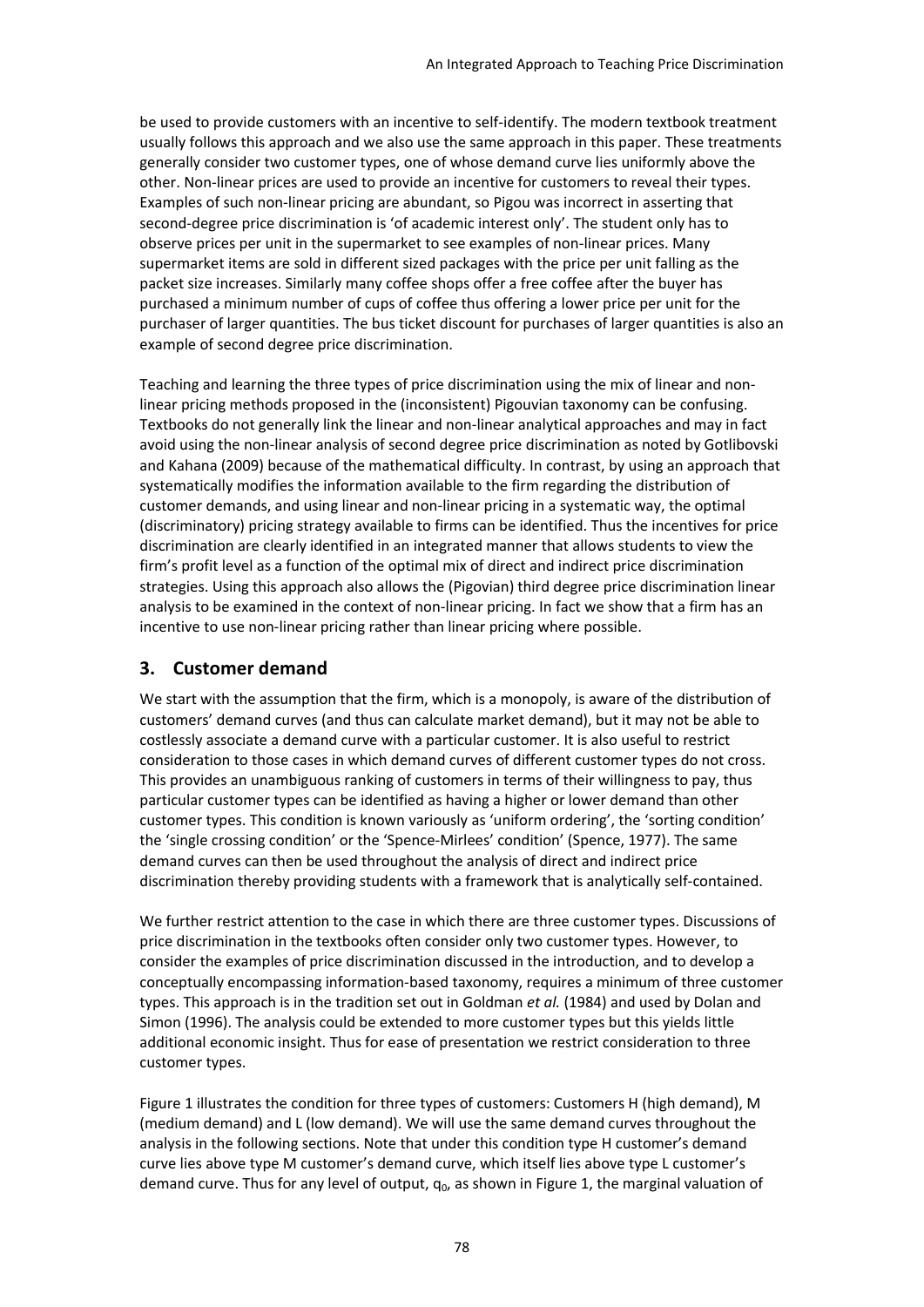type H customers (P $_{\mathsf{H}}^0$ ) is greater than the marginal valuation of type M customers (P $_{\mathsf{M}}^0$ ) which is greater than the marginal valuation to type L customers  $(P_L^0)$ . Consequently type H customers have a higher total valuation than type M customers, who have a higher total valuation than type L customers. We illustrate our analysis throughout this section using the bus ticket example introduced earlier. Using this example an instructor could assume that high demand adult customers using the bus (e.g. commuters) are type H customers, lower demand adult customers (non-commuters) are type M customers and student customers the type L customers. We also provide a numerical example later and have annotated this example with the notation used in this section. This means that an instructor could use either the algebraic or numerical model (or both) to demonstrate this integrated approach to teaching price discrimination.





# **4. Non-linear pricing: no intra-type arbitrage**

In this section it is assumed that it is not possible for customers of a given type to trade (i.e. resell) the firm's output amongst themselves.<sup>1</sup> In this case the firm can bundle its output and each must consume one of the bundles offered by the firm (or otherwise consume nothing of the good). The pricing strategy adopted by the firm depends on how readily it can identify customers as belonging to the different types. Below we consider the cases in which, (i) the firm can costlessly identify each customer's type, (ii) can costlessly identify only one type of customer, (iii) cannot identify any customer's type. We will assume for simplicity that marginal cost for the firm is equal to zero.

## *Pure direct non-linear pricing: all customer types costlessly identified*

-

We will start by considering the case where a given customer's type is common knowledge, and thus firms can costlessly identify and separate the three customer types. This is a form of direct price discrimination and corresponds to Pigouvian first degree price discrimination in the

 $<sup>1</sup>$  Inter-type trade is ruled out throughout this paper. An example of inter-type trade would be a student re-</sup> selling a bus ticket to a non-student for a profit. An example of intra-type arbitrage would be a student unbundling a bundle of 10 tickets and selling single tickets to other students for a profit. If intra-group arbitrage is possible but not inter-type arbitrage then the firm must offer a linear price to each group. If both types of arbitrage are possible then the firm must offer a common linear price to all groups.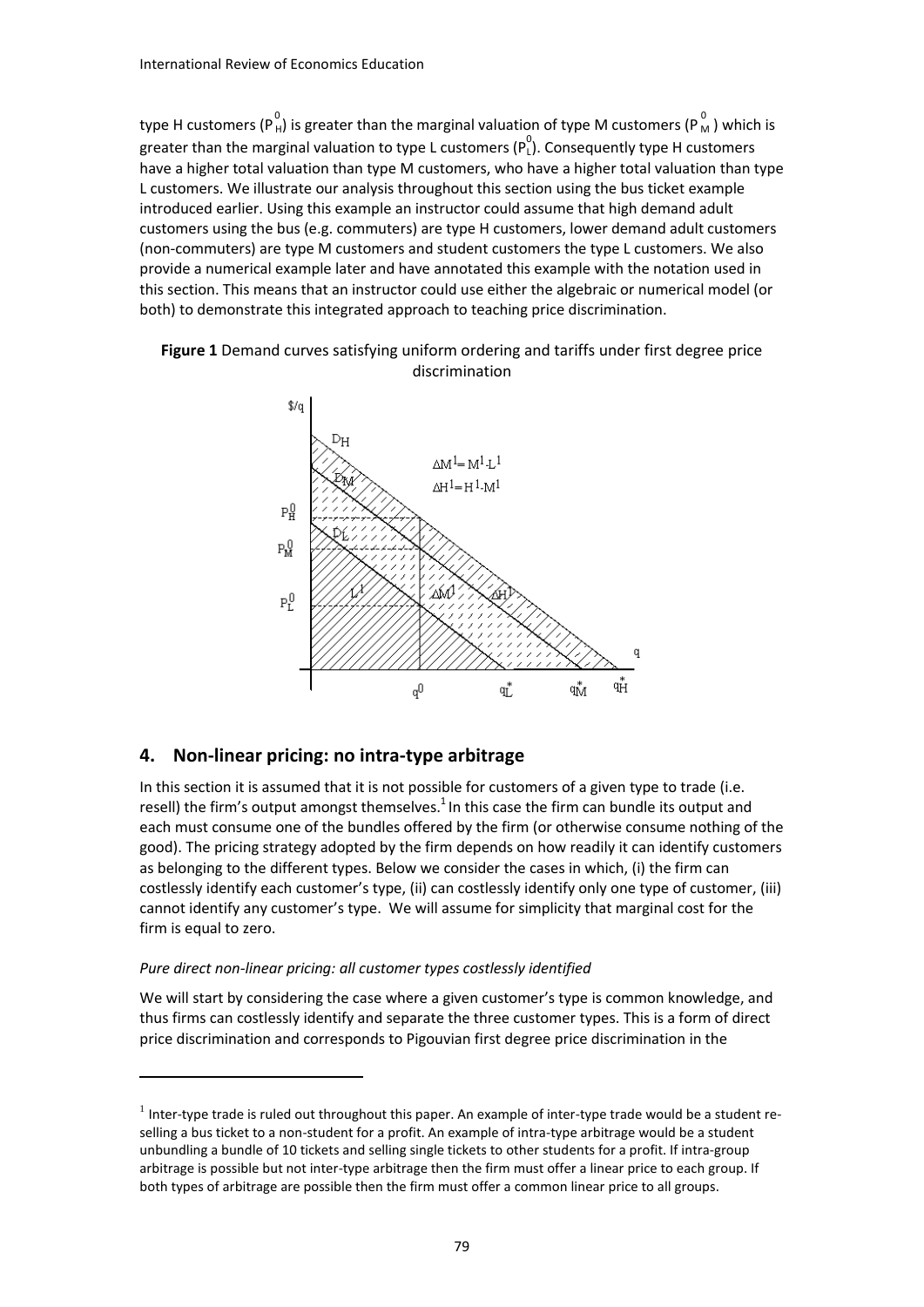textbooks. The firm can capture all the consumer surplus of each customer type by offering each customer a block tariff.

The optimal pricing structure in this case is shown in Figure 1. Type L customers are offered schedule <q<sub>ubba</sub>l  $\sim$ , which consists of a bundle of  $q_L^*$  units for tariff equal to L<sup>1</sup>. This schedule leaves the consumer with zero consumer surplus, so the customer is indifferent between purchasing the bundle or not purchasing it. For ease of analysis assume that the customer purchases the bundle when indifferent. Similarly type M customers are offered the schedule  $\leq q_M^*$ , M<sup>1</sup>> where  $M^1 = L^1 + \Delta M^1$  and type H are offered the schedule <q<sub>n</sub>, H<sup>1</sup>> where H<sup>1</sup>=M<sup>1</sup>+ΔH<sup>1</sup>. The number of type H customers is  $N_{H}$ , the number of type M customers is  $N_M$  and the number of type L customers is NL. Profit, using the notation Π, is equal to:

$$
\Pi^1 = N_L L^1 + N_M M^1 + N_H H^1
$$
 (1)

Note that each customer purchases the efficient quantity. Using the bus ticket example this means that both types of adult fare customers and the student fare customers each pay a price that exactly matches the total benefit they receive from purchasing their bundle of tickets. The adult commuter customers purchase the largest bundle, the adult non-commuter customers the next largest bundle and the student customers the smallest bundle.

#### *Partial direct non-linear pricing: one customer type costlessly identified*

Next assume the firm can costlessly identify (and thus separate) type L customers. However it cannot costlessly distinguish between type M customers and type H customers. The profit maximising pricing strategy requires the firm to separate customers according to the freely available information. In particular each identifiable group of customers potentially contains within it customers with heterogenous demands, e.g. type M and type H.

The firm has to set a schedule that ensures type M and type H customers self-select the appropriate bundle. Figure 2 shows how the non-linear pricing can be used by the firm to profitably separate the type M and type H customers.



**Figure 2** Partial direct non-linear pricing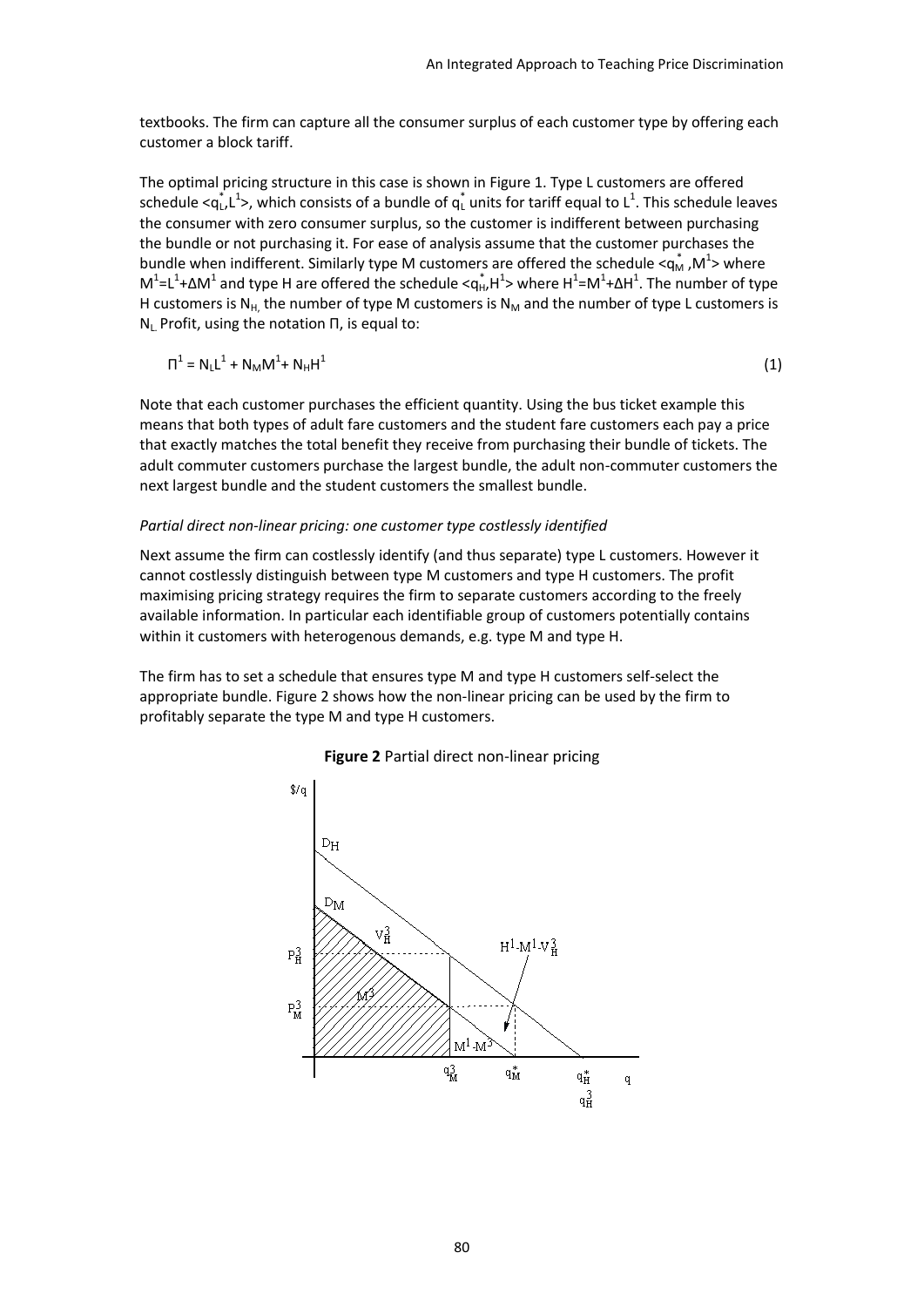The firm offers two schedules  $\lt q^3_{\mathsf{M}}$ , M<sup>3</sup>> and  $\lt q^3_{\mathsf{H}}$ , H<sup>3</sup>>. The former schedule is directed at type M customers and the latter type H customers. It is profit maximising for the firm to extract the entire consumer surplus from type M customers. Self-selection requires that the type H customers not purchase the schedule  $\langle q_M^3, M^3 \rangle$ . This means that the high demand customers must be guaranteed a consumer surplus  $V_H^3$ . The maximum consumer surplus the firm can extract from type H customers given this self-selection constraint occurs when  $q_H^3 = q_H^*$  and  $H^3 = H^1-V_H^3$ .

The firm's problem is then to choose the profit maximising level of  $q_M^3$ . Note that as the firm reduces  $q_M^3$  by one unit the revenue from the tariff paid by type M customers reduces by  $N_M P_M^3$ as  $P_M^3$  is the marginal valuation of type M customers. At the same time the tariff paid by type H customers can be increased by  $N_H(P_H^3-P_M^3)$  and still satisfy self selection. The profit maximising level of  $q_M^3$  satisfies  $N_M P_M^3 = N_H (P_H^3-P_M^3)$ . Firm profit is thus given by:

$$
\Pi^3 = N_L L^1 + N_M M^3 + N_H (H^1 - V_H^3)
$$
 (2)

where  $M^3 < H^1$ - $V_H^3$ . The deadweight loss is given by  $N_M(M^1$ - $M^3)$ .

Note that if  $N_M P_M^3$  <  $N_H (P_H^3-P_M^3)$  for all q, then it is profit maximising to set  $q_M^3$  = 0. This can happen in two ways:

- (i) the ratio of  $P_H^3$  to  $P_M^3$  may be sufficiently high;
- (ii) the ratio of  $N_H$  to  $N_M$  may be sufficiently high.

In this case the firm offers only one schedule to type M and H customers:  $\langle q_H^*, H^1 \rangle$ . This bundle is purchased only by type H customers. If, on the other hand,  $N_M P_M^3 > N_H (P_H^3 - P_M^3)$  for q=0 it must be the case that  $q_M^3$ >0. In this case the firm offers two schedules as described above.

Two variants of the information structure assumed above can be readily analysed: (i) the firm can costlessly separate type M customers from type L and type H customers, but cannot distinguish between type L and type H customers and (ii) the firm can costlessly separate type H from type L and type M customers, but cannot distinguish between type L and type M customers. The analysis of these information structures is analogous to the analysis above.

The methodology used in this subsection can be used when the firm has incomplete information on customer types. In these cases the firm maximises profit by firstly using costlessly available information to separate its customers into groups (direct price discrimination) and then further separating these groups into sub-groups of uniform type using the non-linear pricing schedules as a screening method (indirect price discrimination). Within the groups the customers with the highest demand receive a positive consumer surplus and lower demand customers buy a bundle with inefficient quantity. By offering the lower demand customers an inefficient quantity the lower demand bundles becomes less of a substitute for the highest demand bundle.

In the bus ticket example adult commuter customers purchase the same number of tickets as they did when the company could identify their customer type whereas adult non-commuter customers purchase a smaller number of tickets than they did when the company could identify their customer type. The adult commuter customers now pay a lower price per ticket and the adult non-commuter customers a higher price per ticket. The student customers pay the same price per ticket and purchase the same number of tickets as before since the company can still costlessly identify this customer type.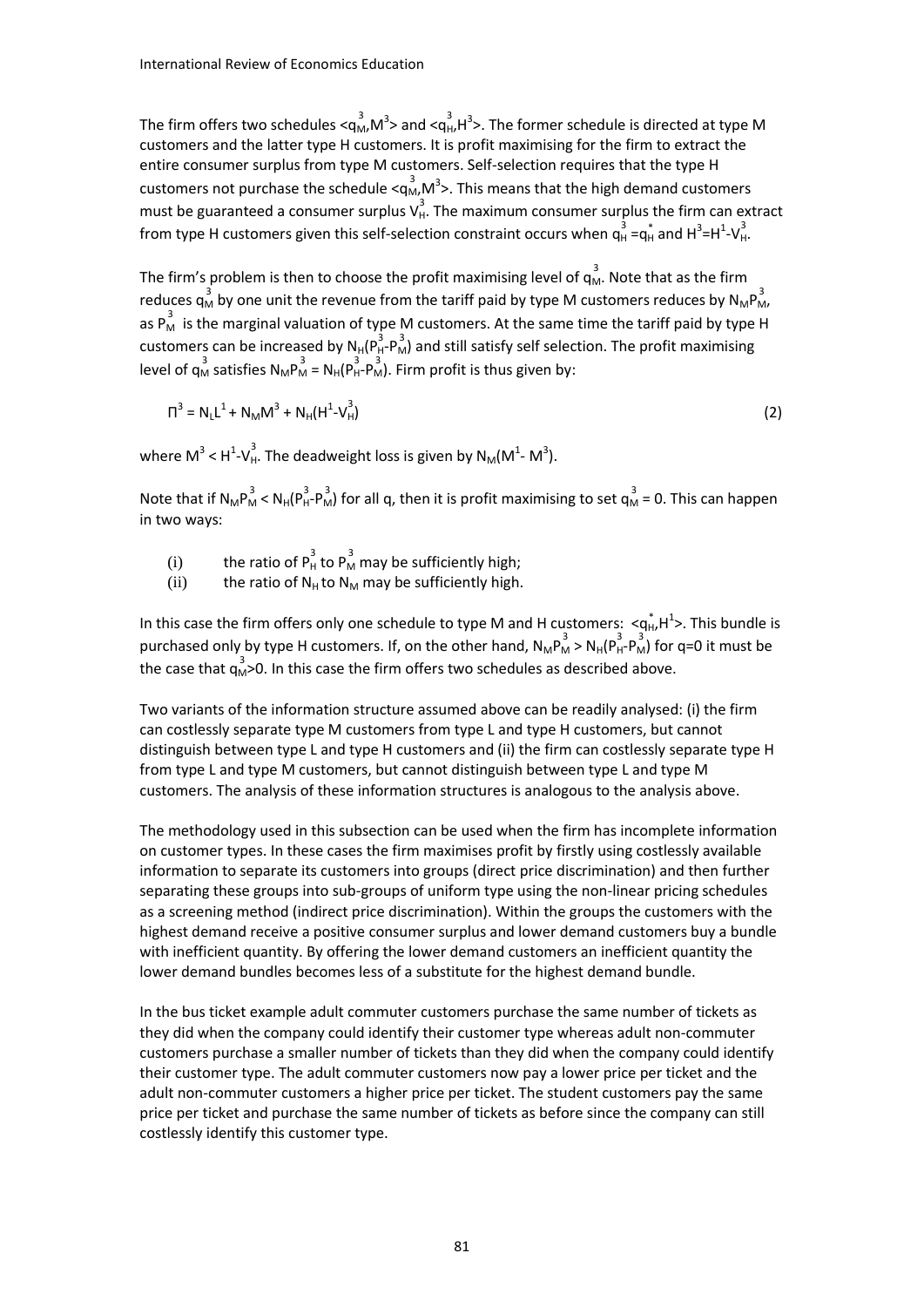#### *Pure indirect non-linear pricing: no customer types costlessly identified*

Finally consider the case in which the firm cannot costlessly identify and separate any of the three customer types. In this case the firm does not have the option of using exogenously provided information (such as a student card) to separate customers, but must devise a pricing strategy that identifies a customer type through self-selection. The optimal pricing strategy does this by using pricing schedules in the same way that it separated type M and type H customers above.

The determination of the optimal pricing structure is shown in Figure 3.



#### **Figure 3** Pure indirect non-linear pricing

The firm offers three schedules  $<\mathbf{q}_L^2$  $L<sup>2</sup>$ ,  $<$  q<sub>M</sub>,M<sup>2</sup> > and <q<sub>H</sub>,H<sup>2</sup> >, directed at type L, type M and type H customers respectively. It is profit maximising for the firm to extract the entire consumer surplus from type L customers. Self-selection requires that the type M (and H) customers not purchase the schedule  $\langle q_L^2, L^2 \rangle$ . This means that the type M customers must be guaranteed a consumer surplus V<sub>M</sub>. The profit maximising level of  $q_L^2$  satisfies  $N_L P_L^2 = N_M (P_M^2 - P_L^2)$ . At this point the revenue lost by reducing  $q_L^2$  from type L customers (N<sub>L</sub>P<sub>L</sub>) is just offset by the gain in revenue from type M customers  $(N_M(P_M^2-P_L^2))$ .

Self-selection requires that type H customers do not purchase the schedule  $\langle q_M^2, M^2 \rangle$ . This requires that type H customers be guaranteed a consumer surplus of  $V_H^2$ . The profit maximising level of  $q_M^2$  satisfies  $N_M P_M^2 = N_H (P_H^2 - P_M^2)$ . At this point the revenue lost by reducing  $q_M^2$  from type M customers ( $N_M P_M^2$ ) is just offset by the gain in revenue from type H customers ( $N_H (P_H^2 - P_M^2)$ ). Hence  $q_M^2 = q_M^3$  and  $V_H^2 = V_M^2 + V_H^3$ . Note that if type H customers do not purchase  $\langle q_M^2, M^2 \rangle$ , they would not purchase  $\langle q_L^2, L^2 \rangle$  as it provides a lower consumer surplus.

As in the analysis in the previous section, it is optimal for the firm to set  $q_H^2 = q_H^*$  and to set a fee,  $H^2=H^1-V_H^2$ , which is just low enough to deter type H customers from switching to other bundles.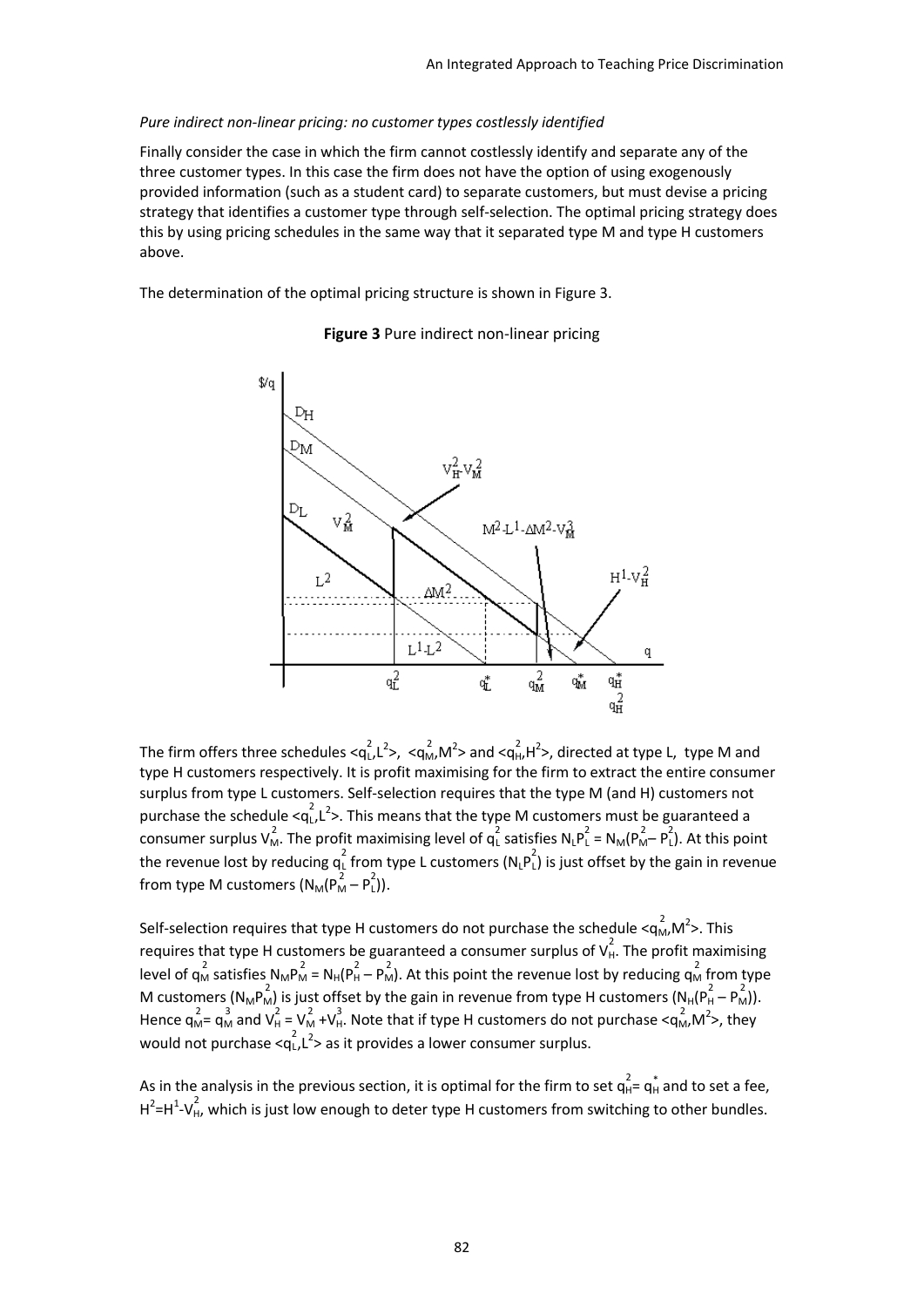In this case type L customers buy an inefficient quantity and keep no consumer surplus, type M customers buy an inefficient quantity and retain some consumer surplus and type H customers buy an efficient quantity and also retain some consumer surplus. Profit is now:

$$
\Pi^2 = N_L L^2 + N_M (M^3 - V_M^2) + N_H (H^1 - V_M^2 - V_H^3)
$$
\n(3)

Type H customers buy the efficient quantity  $q_{\text{H}}^*$ , type M customers buy the inefficient quantity  $q_{\text{M}}^2$ and type L customers buy the inefficient quantity,  $q_L^2$  The deadweight loss is given by  $N_M(M^1 - M^3) + N_L(L^1 - L^2)$ .

The above analysis was based on the assumption that  $q_M^2 > q_L^2$  where  $q_M^2$  satisfies  $N_M P_M^2 = N_H (P_H^2 - P_M^2)$  and  $q_L^2$  satisfies  $N_L P_L^2 = N_M (P_M^2 - P_L^2)$ . Note that it is possible that these expressions yield values of  $q_M^2$  and  $q_L^2$  such that  $q_M^2$   $q_L^2$  $\overline{L}$ . This would be possible if N<sub>M</sub> is relatively small compared with  $N_L$  and  $N_H$ . Clearly this outcome is not consistent with self-selection. In this case 'bunching' occurs. There is no separate bundle offered to type M, and both type L and type M customers purchase <q'<sub>L</sub>, L<sup>2</sup>>. In this case q'<sub>L</sub> is determined by  $(N_L+N_M)P_L^2 = N_H(P_H^2 - P_M^2)$ .

In the bus ticket example this means the company can no longer identify any of the customer types. The adult commuter customers purchase the same number of tickets but pay a lower price per ticket than when the company could identify the student (and thus adult) customer type. The adult non-commuter customers purchase the same number of tickets but pay a lower price per ticket than when the company could identify the student (and thus adult) customer type. Finally the student customers purchase a smaller number of tickets and pay a higher price per ticket than when the company could identify them.

## *Profit and efficiency ranking with non-linear pricing*

Since profit varies with the level of information that a firm has about its customers we can now show how to rank profit levels according to the information available to the firm. The firm makes the maximum possible profit when it can costlessly identify and separate each customer and offer them a non-linear price that captures their entire consumer surplus. Specifically profit is:

$$
\Pi^1 = N_L L^1 + N_M M^1 + N_H H^1
$$
 (4)

Profit is lower than this maximum when only one customer type rather than all customer types can be costlessly identified and separated. If only type L customers can be costlessly identified and separated, profit is lower than  $\Pi^1$  because (i) there is a lower fee paid by type M customers because they purchase only  $q_M^3$  (fee M<sup>3</sup>) rather than  $q_M^*$  (fee M<sup>1</sup>) and (ii) type H customers pay a lower fee of  $H^1 - V_H^3$  rather than  $H^1$ . Mathematically the difference in profit is:

$$
\Pi^1 - \Pi^3 = N_M (M^1 - M^3) + N_H V_H^3
$$
\n(5)

The difference in profit is the information cost of separating type M customers. The deadweight loss increases by  $N_M(M^1 - M^3)$ .

Profit is even lower when no customer types rather than one customer type can be costlessly identified and separated for three reasons: (i) there is a lower fee paid by type L customer because they purchase only  $q_L^2$  (fee L<sup>2</sup>) rather than  $q_L^*$  (fee L<sup>1</sup>); (ii) there is a lower fee paid by type M customers as they pay a fee of  $M^3 - V_M^2$  rather than  $M^3$ ; and (iii) type H customers pay a lower fee of  $H^1 - V_M^2 - V_H^3$  rather than  $H^1 - V_H^3$ . Mathematically the difference in profit is:

$$
\Pi^3 - \Pi^2 = N_L (L^1 - L^2) + N_M V_M^2 + N_H V_M^2
$$
\n(6)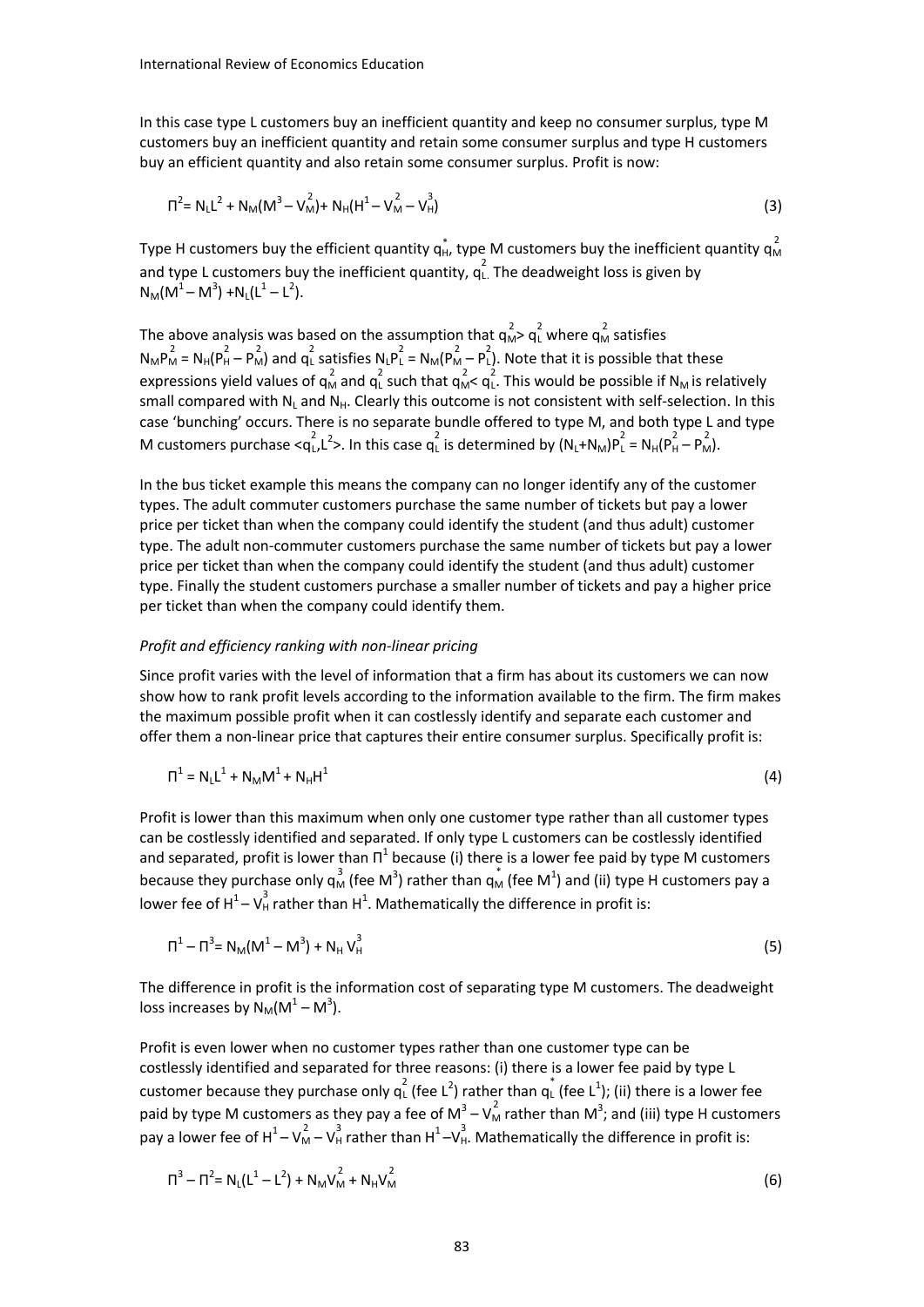The difference in profit is the information cost of identifying and separating type L customers. The deadweight loss increases by  $N_L(L^1-L^2)$ .

In summary, the less capable the firm in identifying a customer's type (and the more it must rely on self-selection), the lower is its profit. Thus the information on customer type can be viewed as a valuable commodity. The more the firm must rely on pricing strategies to reveal a customer's type the greater is the deadweight loss.

# **5. Price discrimination with linear prices**

Having introduced students to direct and indirect price discrimination using non-linear pricing the student may well ask how this relates to the ubiquitous analysis of firms who use linear pricing? This question should be addressed. The answer is that firms use linear pricing when it is not possible to use non-linear pricing strategies. There are two important circumstances in which the firm would not use non-linear pricing. The first is where all customer types have unit demand, and the firm cannot identify an individual customer's type (i.e. their willingness to pay): for example, if all bus passengers had demand for only one bus ride, but all varied in their willingness to pay for that ride. In such instances the elasticity of demand depends on the distribution of customers' willingness to pay. (Third degree price discrimination could be practised if the firm could observe group types, and the groups differ in their distribution of willingness pay.) However in those cases in which non-linear pricing can be used, customers vary in the quantity they demand. To relate the analysis of non-linear pricing to linear pricing, it is useful to consider the second circumstance in which the firm will use linear pricing. That is, in the case in which the good can be (costlessly) resold. If the firm cannot prevent resale it must offer a linear price (i.e. a common price per unit) to all customers in order to prevent arbitrage between customers. If the firm did attempt to utilise non-linear pricing, bundles could be unpacked and sold at the average price of the good in the bundle. This price would become the linear market price. Thus, when the firm cannot prevent resale, it will not be able to avoid setting a linear price. For instance, if bus tickets were sold in a bundle of 10 for \$10, anyone could obtain a single ticket for \$1 if (costless) resale were possible. This would effectively be the linear market price the firm is setting.

As in the case of non-linear pricing the firm using linear pricing may have full, partial or no information on individual customer's type. Pigouvain third degree price discrimination occurs when there is both linear pricing (because of intra-group arbitrage) and when the firm observes some exogenous information as to a customer's type.



**Figure 4**: Price discrimination with linear prices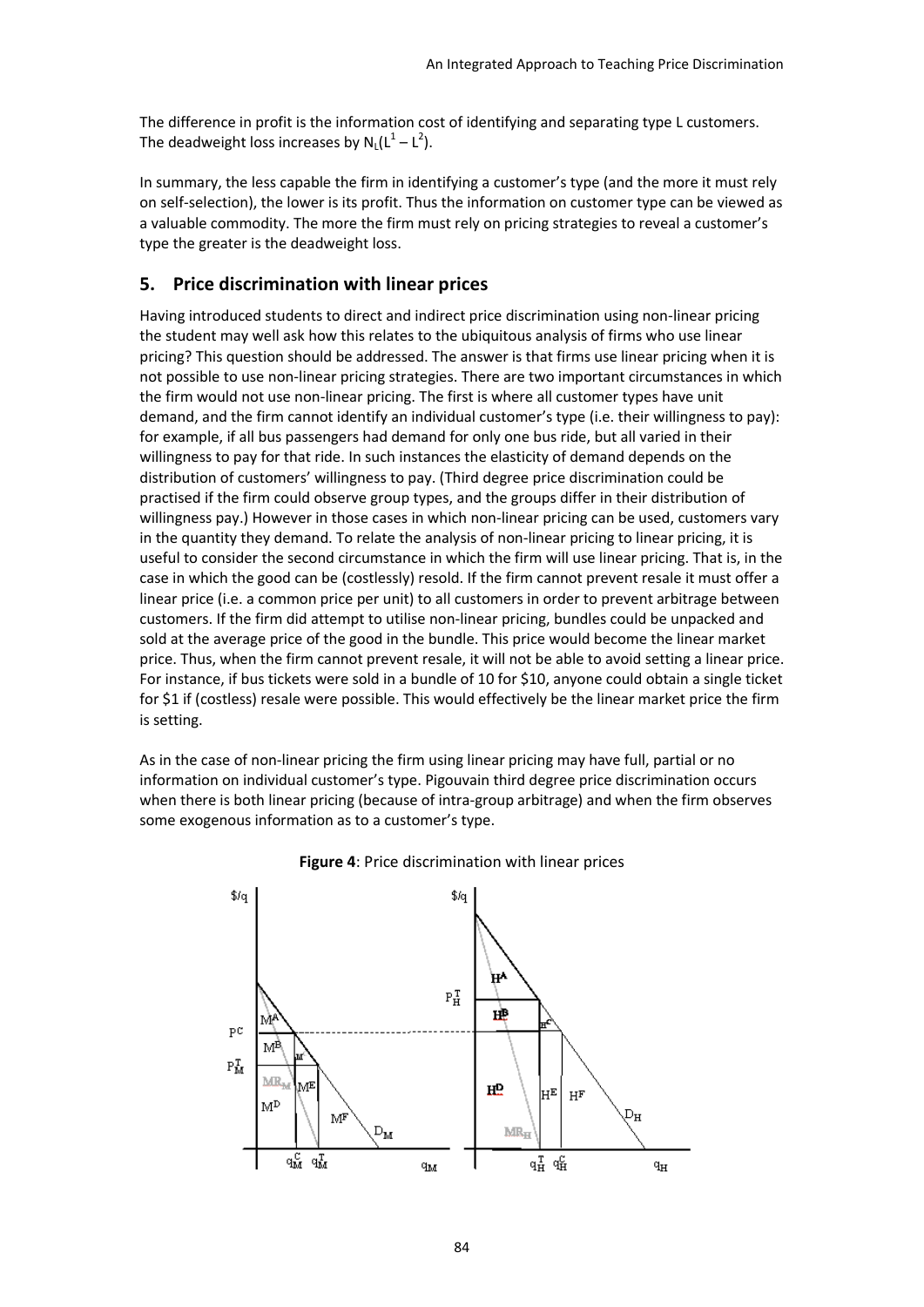Figure 4 casts textbook (Pigouvian) third degree price discrimination in a manner that facilitates comparison with the above analysis of non-linear pricing. For brevity we present the detailed analysis with only two customer types (the minimum number of types needed to consider the implications), which are labelled M and H.

If the firm cannot identify a particular customer's type, and intra-group arbitrage is possible, it must set a common linear price. This is the case of a simple monopoly. The profit maximising, common linear price is shown as  $P^C$ , and the firm maximum profit when the firm cannot identify customer type is thus:

$$
\Pi^{C} = N_{M}(M^{B} + M^{D}) + N_{H}(H^{D} + H^{E})
$$
\n(7)

The deadweight loss is:  $N_M(M^C + M^E + M^F) + N_HH^F$ .

Now consider the case in which the firm can costlessly identify customers by their type, and intra-group (but not inter-group) arbitrage is possible. The usual textbook examples of student discount on cinema tickets and geographical separation satisfy this requirement. The linear price  $P_M^T$  is charged to type M customers, who purchase quantity  $q_M^T$ , and the linear price  $P_H^T$  is charged to type H customers, who purchase quantity  $q_H^T$ . The firm's profit is:

$$
\Pi^{T} = N_{M}(M^{D} + M^{E}) + N_{H}(H^{B} + H^{D})
$$
\n(8)

The deadweight loss is:  $N_MM^F + N_H(H^C + H^E + H^F)$ .

-

In the bus ticket example the commuter customer can purchase any number of tickets but pays the same price per ticket irrespective of the number of tickets purchased. Likewise the noncommuter customer can purchase any number of tickets but also pays the same price per ticket irrespective of the number of tickets purchased. The commuter however pays a higher price per ticket than the non-commuter if the former has a lower elasticity of demand (which we might expect to be the case for those with 'high' demand).

The impact of the move from common linear pricing to third degree (linear) price discrimination changes profit by:

$$
\Delta \Pi = N_M (M^E - M^B) + N_H (H^B - H^E)
$$
\n<sup>(9)</sup>

as type H has inelastic demand and type M has elastic demand ΔΠ>0. Thus the firm is able to utilise the information identifying customer type to increase its profit. This result is consistent with the analysis above.<sup>2</sup>

 $2$  Note that the firm would prefer to use a non-linear price rather than a linear price. This is demonstrated by showing that the firm can increase profit by switching to a non-linear price from a linear price. If the firm could prevent resale (and thus profitably conduct non-linear pricing), it could sell a bundle consisting of  $q_w^{\text{C}}$ M to type M customers for a fee of  $M^A + M^B + M^D$ , and sell a bundle of  $q_H^C$  to type H customers for a fee of  $M^A + H^D + H^E$ . This strategy increases the profit per customer by  $M^A$  and additionally satisfies self-selection. Hence using non-linear pricing increases profit relative to linear pricing. Of course the firm can maximise profits by adopting the pricing described above (Figure 2). We thus assume that the firm is exogenously forced to set a linear price so that we can compare textbook treatments of third degree price discrimination with the above analysis.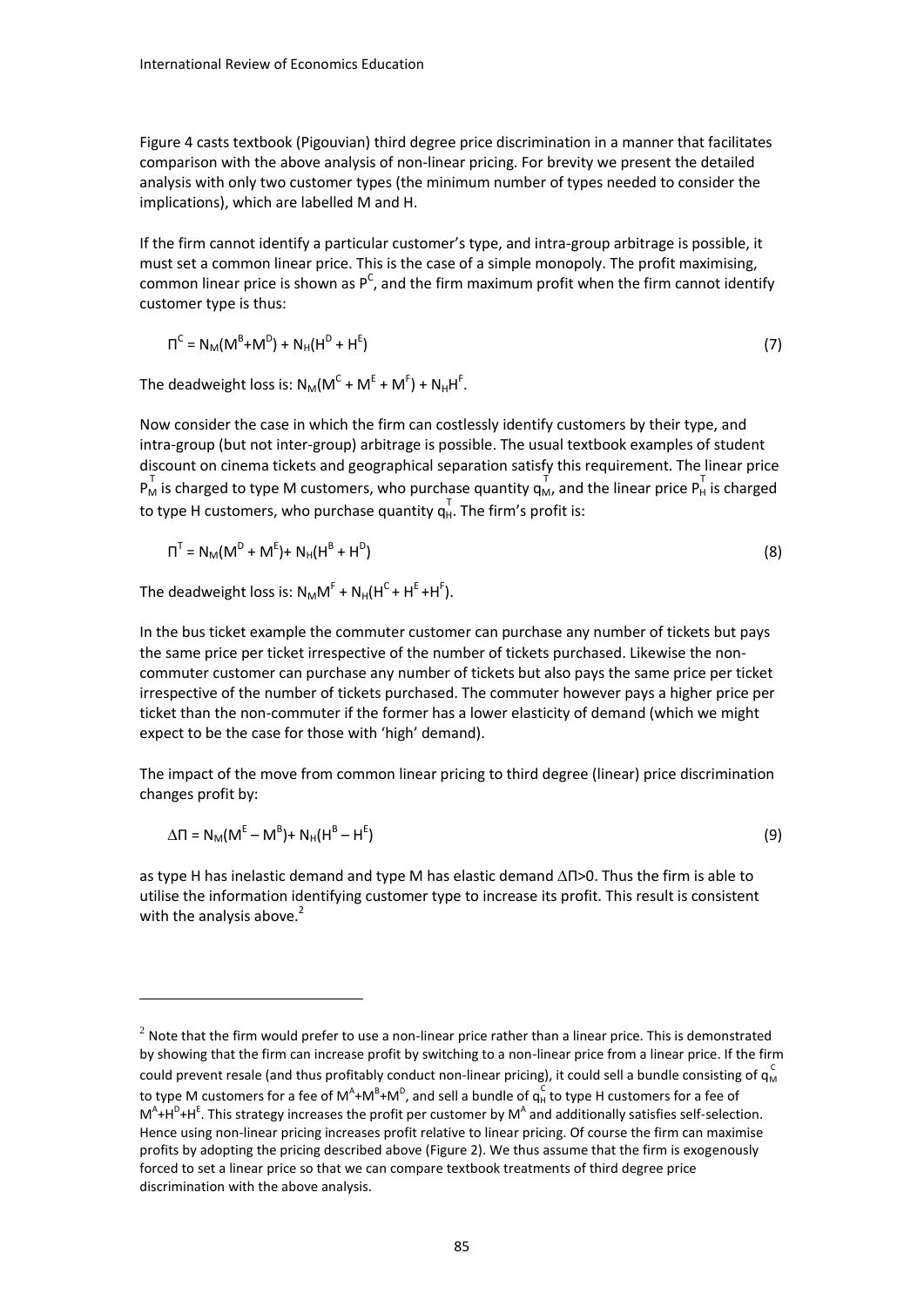However, in contrast to the above analysis, deadweight loss does not reduce as firms are provided with additional information. Specifically, if the firm moves from common linear pricing to third degree (linear) price discrimination the deadweight loss increases by:

$$
N_H(H^C + H^E) - N_M(M^C + M^E)
$$
 (10)

This expression is negative when demand curves are linear and output is unchanged but may not be negative in other cases. Robinson (1933) showed that the movement toward third degree discriminating prices alters the distribution of output but does not change total output when demand curves are linear. Schmalensee (1981) showed that deadweight loss increases unless output increases. Thus, when demand curves are linear, the implementation of third degree price discrimination increases deadweight loss. Ikeda and Toshimitsu (2010), using a model in which consumers have unit demand and quality is endogenous, show that an increase in total output is a necessary condition for welfare improvement with third degree price discrimination by a monopolist. This is apparent from Figure 4 once it is realised that with linear demand curves  $N_M(q_M^T - q_M^C)$  must equal  $N_H(q_H^C - q_H^T)$ .

Thus, when output does not increase, the provision of information on customer type that allows the firm to implement third degree price discrimination lowers welfare. This conclusion, implicit in textbook treatments, is the opposite of the result presented above. The source of the divergence in the conclusion is due to the use (by the Pigouvian taxonomy) of linear pricing rather than non-linear pricing. This results in the firm reducing output to the type H customers in an attempt to capture their consumer surplus. The output supplied to type M customers however increases. This result contrasts to that obtained above for non-linear pricing, where output supplied to type M customers decreases due to implementation of price discrimination. By comparison Ikeda and Toshimitsu (2010) show that third degree price discrimination always enhances welfare when quality is endogenous, mainly because of the quality improvement owing to price discrimination increases consumer surplus.

Thus the conclusions derived from the textbook analysis of (Pigouvian) third degree price discrimination follows from the joint assumptions of linear pricing (i.e. intra-group arbitrage but no inter-group arbitrage) and the availability of an exogenous signal on customer types (or groups of types). The above analysis can be readily extended to the case of three customer types. In this event, as with non-linear pricing there are three possibilities:

(i) pure direct linear pricing in which each type faces their own linear price; (ii) partial direct linear pricing in which the firm observes an exogenous signal about one type (which we take to be type L) and cannot distinguish between the other two types (H and M): in this case the firm charges one linear price to the type with the exogenous signal (type L) and a common price to the types that cannot be separated (H and M); and (iii) common linear pricing in which the firm cannot distinguish between all three customer types.

Using the above analysis it is readily demonstrated that the profit of the firm falls as the number of types it can identify falls (i.e. profits fall as we move from case (i) to (ii) and from (ii) to (iii)). Thus the firm will utilise exogenous signals on customer types whenever it is available.

# **6. An integrated view**

The analysis above can be brought together to provide an integrated view of the firm's pricing strategy. This is summarised in Table 1.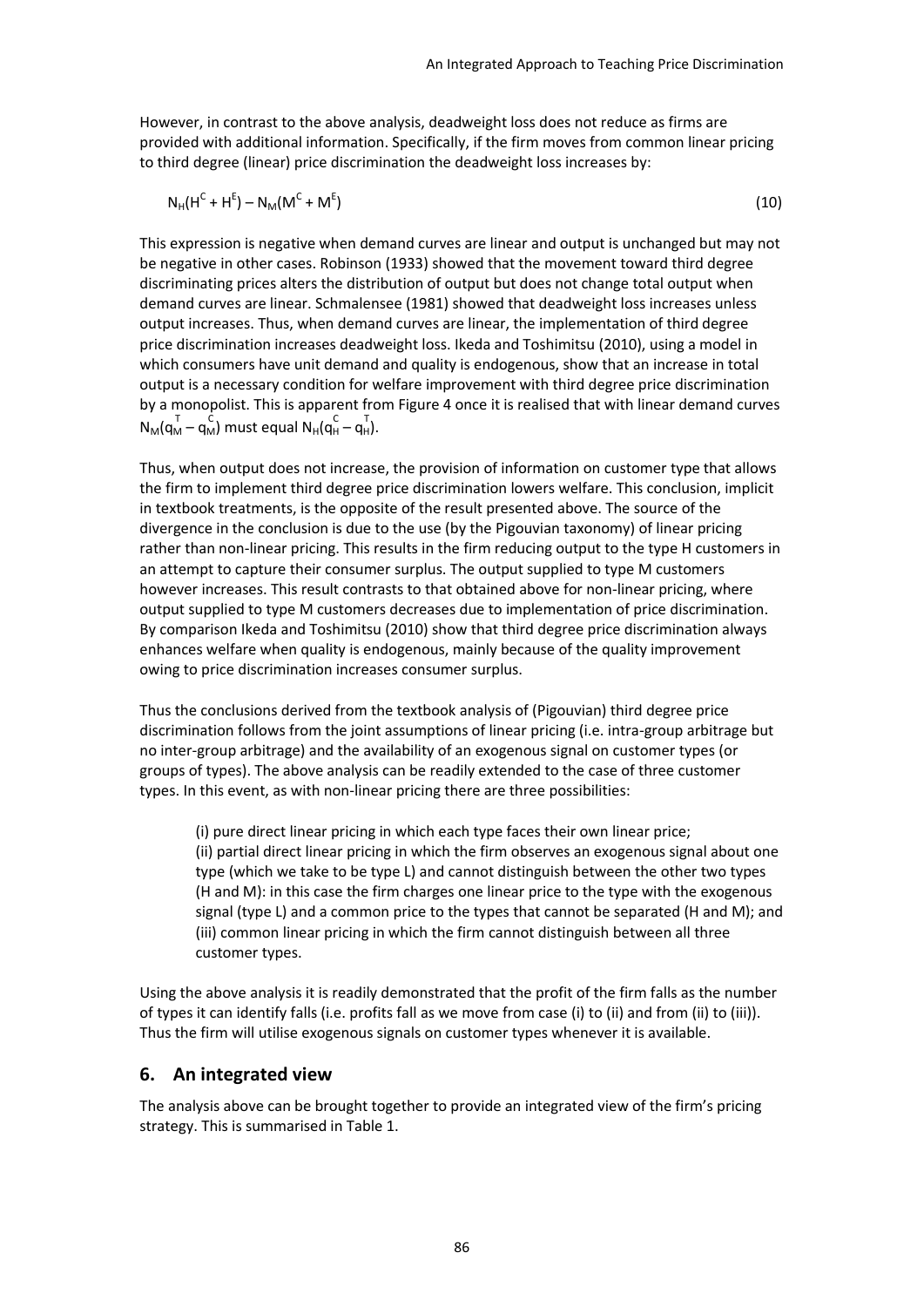|                                 |         | Intra-group arbitrage      |                        |  |  |  |
|---------------------------------|---------|----------------------------|------------------------|--|--|--|
|                                 |         | Not possible               | Possible               |  |  |  |
| Information on<br>customer type | Perfect | Pure Direct, non-linear    | Direct, linear         |  |  |  |
|                                 | Partial | Partial Direct, non-linear | Partial Direct, linear |  |  |  |
|                                 | None    | Pure Indirect, nonlinear   | Common linear price    |  |  |  |

#### **Table 1:** Matrix of price discrimination options available for the firm

The firm faces two exogenous factors in the market environment when setting pricing. The first is whether it can costlessly utilise some exogenous signal to identify customers by their type. The second is whether customers can undertake intra-group arbitrage. (Note if inter-group arbitrage is also possible then the firm must use a common linear price.) The table indicates the pricing strategies adopted in the six market environments. The analysis above indicates that the firm's profit falls as we move either down or across the table. Thus firms always have an incentive to bundle output when possible and utilise available signals of customer types. Note that, as pointed out by Carroll and Coates (1999), it is not possible to tell whether profits are larger under pure indirect non-linear pricing (second degree price discrimination in textbooks) and direct linear pricing (third degree price discrimination in textbooks). However making this comparison is misleading for students. If the firm could conduct non-linear pricing and could identify customers by type, it would be better off using direct non-linear pricing.

Many students will benefit from seeing a numerical example of the model described above. The results of a numerical simulation are presented in Table 2.

|                               | Quantity |       |                |                                   | Price per unit    |                               | <b>Profit</b>   |                  |                          |       |
|-------------------------------|----------|-------|----------------|-----------------------------------|-------------------|-------------------------------|-----------------|------------------|--------------------------|-------|
|                               | $q_H$    | $q_M$ | $q_L$          | $\bar{\bar{\mathbf{p}}}_\text{H}$ | $\bar{\bar{P}}_M$ | $\bar{\mathbf{p}}_{\text{L}}$ | $\Pi_{\rm H}$   | $\Pi_{M}$        | $\Pi_{\mathsf{L}}$       | П     |
| Pure direct,<br>non-linear    | 20       | 18    | 16             | 10                                | 9                 | 8                             | 200<br>$(=H^1)$ | 162<br>$(=M^1)$  | 128<br>$(=\mathsf{L}^1)$ | 490   |
| Partial direct,<br>non-linear | 20       | 16    | 16             | 8.4                               | 10                | 8                             | 168<br>$(=H^3)$ | 1600<br>$(=M^3)$ | 1280<br>$(=L^1)$         | 456   |
| Pure indirect,<br>non-linear  | 20       | 16    | 12             | 7.2                               | 8.5               | 10                            | 144<br>$(=H^2)$ | 136<br>$(=M^2)$  | 120<br>$(=L^2)$          | 400   |
| Direct, linear                | 10       | 9     | 8              | 10                                | 9                 | 8                             | 100             | 81               | 64                       | 245   |
| Partial direct,<br>linear     | 10.5     | 8.5   | 8              | 9.5                               | 9.5               | 8                             | 99.75           | 80.75            | 64                       | 244.5 |
| Common linear<br>price        | 11       | 9     | $\overline{7}$ | 9                                 | 9                 | 9                             | 99              | 81               | 63                       | 243   |

### **Table 2:** Numerical simulation of price discrimination strategies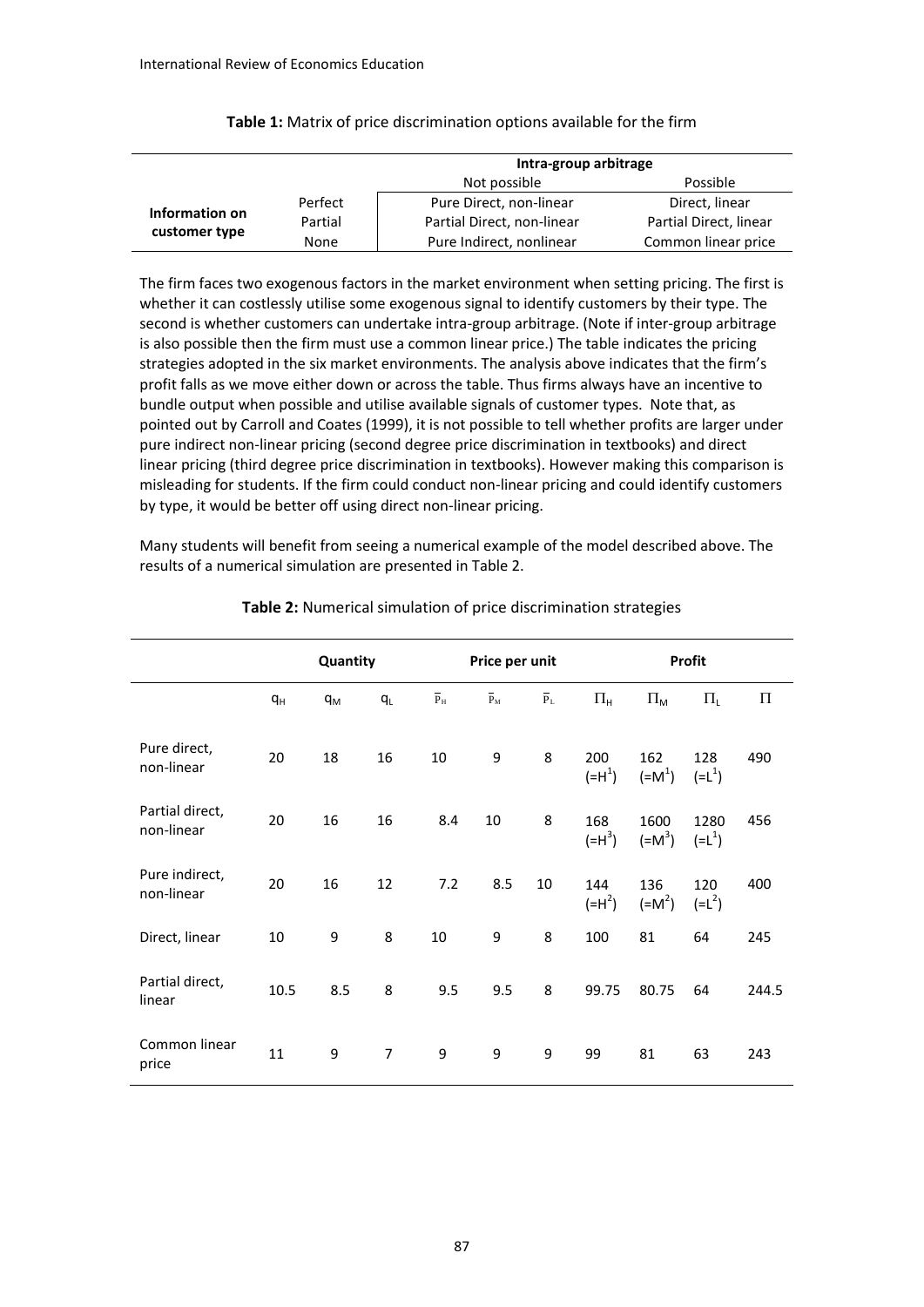|                               | <b>Consumer surplus</b>  |                  |                 |           | <b>Deadweight loss</b> |                         |            |            |  |
|-------------------------------|--------------------------|------------------|-----------------|-----------|------------------------|-------------------------|------------|------------|--|
|                               | $CS_{H}$                 | $CS_{M}$         | CS <sub>L</sub> | <b>CS</b> | <b>DWL</b>             | <b>DWL</b> <sub>M</sub> | <b>DWL</b> | <b>DWL</b> |  |
| Pure direct,<br>non-linear    | $\mathbf 0$              | $\mathbf 0$      | $\mathbf 0$     | 0         | 0                      | 0                       | 0          | 0          |  |
| Partial direct,<br>non-linear | 32<br>$(=V_{H}^{r})$     | $\mathbf 0$      | $\mathbf 0$     | 32        | 0                      | $\overline{2}$          | 0          | 2          |  |
| Pure indirect,<br>non-linear  | 56<br>(=V <sub>H</sub> ) | 24<br>$(=V_{M})$ | 0               | 80        | 0                      | $\overline{2}$          | 8          | 10         |  |
| Direct, linear                | 50                       | 40.5             | 32              | 122.5     | 50                     | 40.5                    | 32         | 122.5      |  |
| Partial direct,<br>linear     | 55.125                   | 36.125           | 32              | 123.25    | 45.125                 | 45.125                  | 32         | 122.25     |  |
| Common<br>linear price        | 60.5                     | 40.5             | 24.5            | 125.5     | 40.5                   | 40.5                    | 40.5       | 121.5      |  |

**Table 2 (cont.):** Numerical simulation of price discrimination strategies

In this simulation it is assumed that  $V_i(q)=q(a_i-q/2)$ , where  $a_H=20$ ,  $a_M=18$  and  $a_L=16$ , and  $N_H=N_M=N_1=10$ . The table allows a comparison across pricing strategies of the quantity sold to each type (q<sub>i</sub>), the price per unit paid by each type ( $P_i$ ), e profit generated by each type ( $\Pi_i$ ), total profit ( $\Pi$ ), consumer surplus obtained by each type ( $CS_i$ ), total consumer surplus (CS), deadweight loss associated with each type (DWL<sub>i</sub>) and total deadweight loss (DWL). There are numerous effects illustrated by this example, and the instructor can emphasise particular effects as appropriate. However in this table one can clearly see the benefit to the firm from an exogenous signal about customer type, and from the ability to conduct non-linear pricing. The impact of the presence of exogenous customer information on consumer surplus and deadweight loss is also illustrated.

# **7. Conclusions**

When a market consists of more than one customer type a firm can potentially maximise its profits by charging different types different prices. We present a taxonomy that can make it clear to students that the ability of the firm to realise these prospective profits depends on (i) the information it has on customers and (ii) the ability of the firm to use non-linear pricing (specifically the absence of intra-group arbitrage). This approach demonstrates to students that information on customer types is valuable to firms. When a given customer's type is private information the firm can use non-linear pricing schedules to provide customers with an incentive to reveal their type. However, our approach demonstrates how extracting this information comes at a cost to the firm: profit is lower than would be the case if customers' types were common information. In addition we provide a method of demonstrating to students how the optimal screening method distorts the quantity available to low demand customers and thus generates a deadweight loss. When the firm cannot use non-linear pricing (i.e. when intra-group arbitrage is present) the firm cannot use a pricing mechanism to identify a given customer's type, and its profit consequently suffers.

We have presented an integrated approach to teaching the theory of price discrimination. This approach allows for a more coherent understanding of the different strategies adopted by firms. It emphasises that firms use price discrimination strategies as a means of maximising profit given the constraints imposed by their market's characteristics. This approach enables a straightforward explanation of the pricing strategies used by firms in many common real world examples.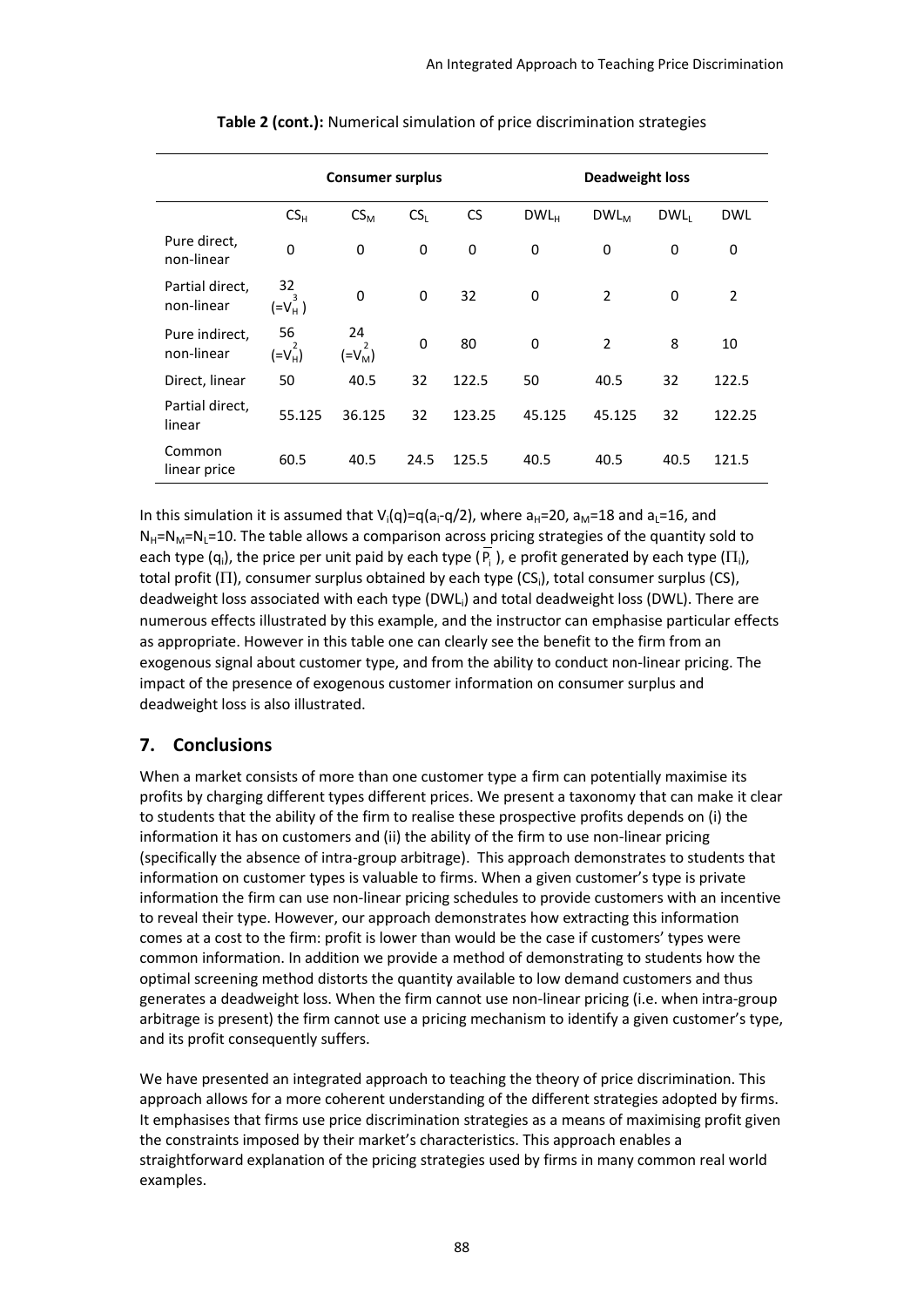## **References**

Carlton, D. and Perloff, J. (2004). *Modern Industrial Organization,* Sydney: The Addison-Wesley Series in Economics.

Carroll, K. and Coates, D. (1999). 'Teaching price discrimination: Some clarification', *Southern Economic Journal*, vol. 66(2), pp. 466–80.

Dolan, R. J. and Simon, H. (1996). *Power Pricing: How Managing Price Transforms the Bottom Line*, New York: The Free Press.

Goldman, M.B., Leland H.E. and Sibley, D.S. (1984). 'Optimal nonuniform pricing', *The Review of Economic Studies,* vol. 51(2), pp. 305–19.

Gotlibowski, C. and Kahana, N. (2009). 'Second-degree price discrimination: A graphical and mathematical approach', *Journal of Economic Education*, vol. 40(1), pp. 68–79.

Hubbard, R.G. *et al.* (2009). *Microeconomics,* Frenchs Forest NSW: Pearson Education Australia.

Ikeda, T. and Toshimitsu, T. (2010). 'Third degree price discrimination, quality choice, and welfare', *Economic Letters*, 106, pp. 54–6.

Jeitschko, T.D. (2001). 'Issues in price discrimination: A comment on and addendum to "Teaching price discrimination: Some clarification" by Carroll and Coates', *Southern Economic Journal*, vol. 68(1), pp. 178–86.

McTaggart, D. *et al.* (2010). *Microeconomics*, Frenchs Forest NSW: Pearson Education Australia.

Maskin, E. and Riley, J. (1984). 'Monopoly with incomplete information', *RAND Journal of Economics,* vol. 15(2), pp. 171–96.

Perloff, J.M. (2009). *Microeconomics,* Boston Massachusetts: Pearson Education, Inc.

Pigou, A. C. (1920). *The Economics of Welfare,* London: Macmillan.

Robinson, J. (1933). *The Economics Of Imperfect Competition,* London: Macmillan.

Schmalensee, R. (1981). 'Output and welfare implications of monopolistic third-degree price discrimination', *American Economic Review,* vol. 71(1), pp. 242–7.

Spence, A. M. (1977). 'Nonlinear prices and welfare', *Journal of Public Economics,* vol. 8, pp. 1–18.

Stole, L. (2007). 'Price Discrimination and Competition', in (M. Armstrong and R. Porter, eds), *Handbook of Industrial Organization, Volume 3,* North-Holland: Elsevier.

Swann, M. and W.A. McEachern. (2003). *Microeconomics. A Contemporary Introduction*, Southbank Victoria: Thomson.

Taylor, J.B. and Frost, L. (2006). *Microeconomics,* Milton Queensland: John Wiley and Sons.

Tirole, J. (1988). *The Theory of Industrial Organization*, Cambridge: The MIT Press.

Varian, H. (1987). 'Price Discrimination', in (R. Schmalensee and R. Willig, eds), *Handbook of Industrial Organization, Volume 2,* North-Holland: Elsevier.

Varian, H. (2006). *Intermediate Microeconomics: A Modern Approach*, New York and London: W.W. Norton & Company.